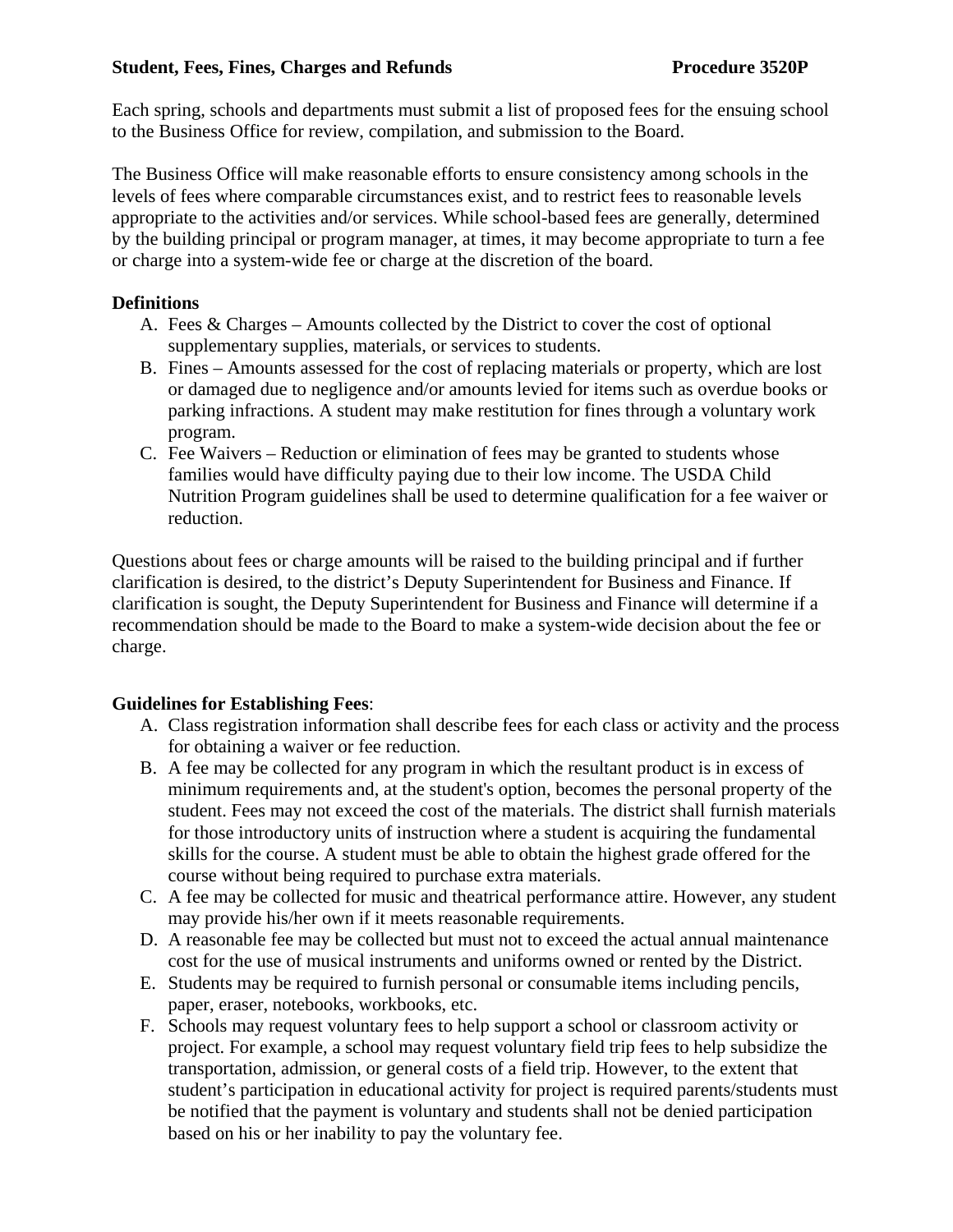- G. Security deposits for the return of materials or equipment may be collected. Provisions shall be made to return the deposit when the student returns the item at the conclusion of the school term.
- H. A fee may be collected for personal or physical education and athletic equipment, apparel and towels or towel service. However, any student may provide his/her own if it meets reasonable requirements.
- I. A fee may be collected for a unit of instruction including field trips where the activity, which is enhanced by the use of facilities not available on the school premises, and participation in the activity, is optional on the part of the student.
- J. A fee may be collected from students as a condition for attendance at any optional, noncredit, extracurricular event or activities, which are of a cultural, social, recreational, or athletic nature.
- K. A fee may be collected to cover the cost of student housing and/or meals while engaged in outdoor education activities.
- L. Teachers, who wish to encourage parents/families to purchase or contribute personal money toward class purchases of supplies, books, periodicals, newspapers, etc. must have the principal's prior approval and must stipulate the voluntary nature of such activity. All materials should be selected from traditionally accepted products from educational publishers.

# **Fees Shall Not Be Levied**:

- A. Field trips required as part of a basic educational program or course; however, fees may be collected on a voluntary basis as described above.
- B. Textbooks (non-consumable) which are designated as basic instructional material for a course of study.
- C. To pay for necessary staff to teach any course, educational program, or portion thereof.

## **Guidelines for Repayment of Fines, Fees, and Charges and Measures for Non-payment**:

Fines, fees, and charges may be levied for lost textbooks, library books or equipment or infractions such as late books, parking, graffiti, etc. In the event, the student does not make proper restitution (or discharge the fine/charge through voluntary work obligation) the following may occur:

- A. Grades, transcripts, or diplomas may be withheld.
- B. The student may be held out of participation in extracurricular activities, including athletics.
- C. The student may have withheld prepaid goods purchased from the district including, but not limited to yearbooks, pictures, and optional graduation supplies.
- D. The student may be held out of participation in optional school activities including dances and excursions.
- E. The student may be held out of optional graduation ceremonies.

In addition, if a student with an outstanding fine or fee has transferred to another public K-12 school district requesting the student's records, only records pertaining to the student's academic performance, special placement, immunization history, and discipline actions will be forwarded to the enrolling school. This information shall be communicated to the enrolling district the confirming records shall be sent as soon as possible. The official transcript will not be sent until the fee or fine is discharged.